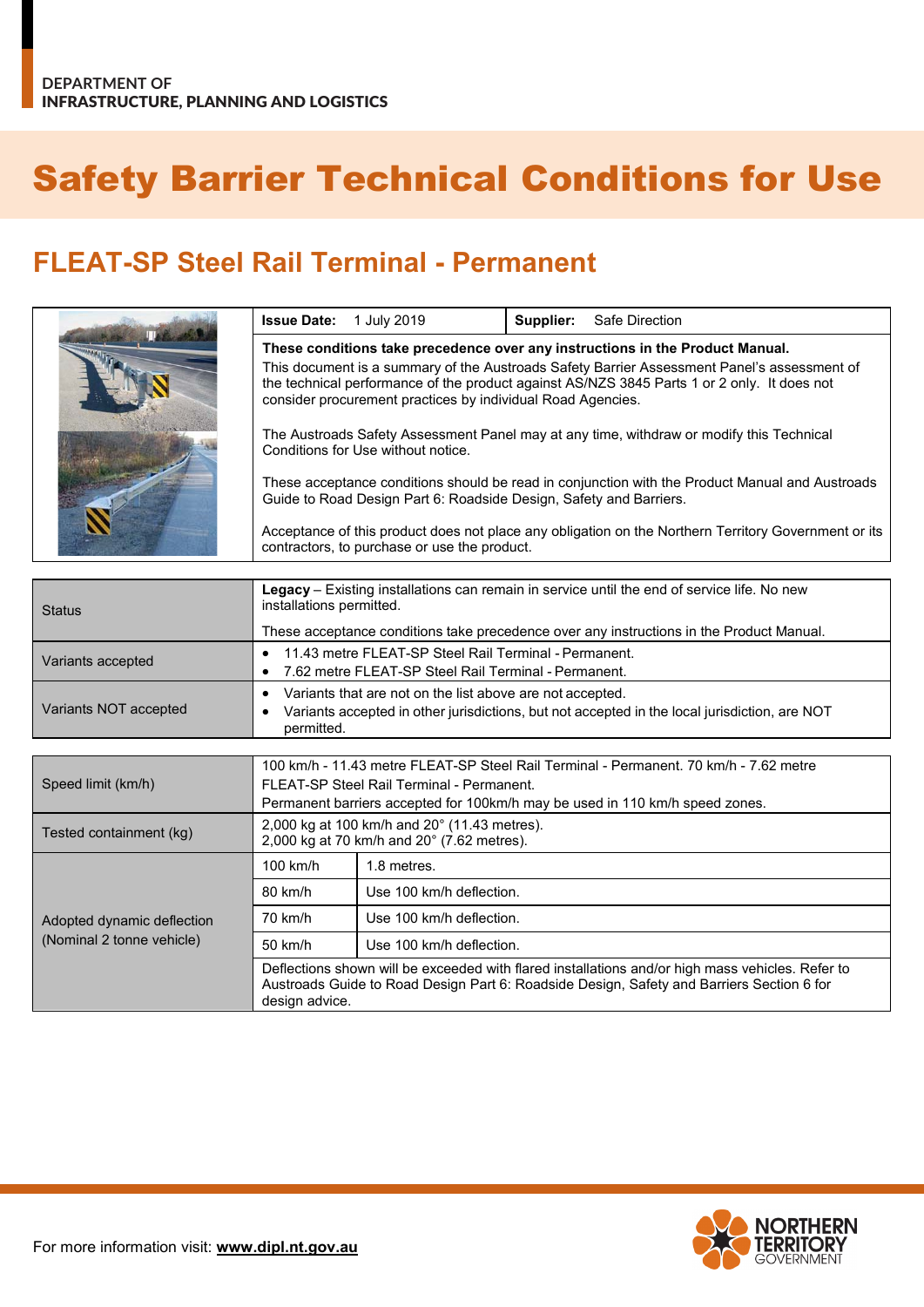## **FLEAT-SP Steel Rail Terminal - Permanent**

| Point of need                                  | Post 3, 4.6 metres from the end of the extruder head. |
|------------------------------------------------|-------------------------------------------------------|
| Development length                             | Not Applicable.                                       |
| Minimum length of barrier<br>between terminals | Not Applicable.                                       |
| System width (m)                               | 0.46 metres                                           |

| System conditions          | Not specified.                                                                                                                             |
|----------------------------|--------------------------------------------------------------------------------------------------------------------------------------------|
| <b>Terminal conditions</b> | Installation on top of a kerb is not recommended, however if installed on top of a kerb, all system<br>components must be free to operate. |
| Gore area use              | Permitted – not suitable for impact on the post side.                                                                                      |
| Pedestrian area use        | Permitted – consider potential for snagging and deflection.                                                                                |
| Cycleway use               | Permitted – consider potential for snagging and deflection.                                                                                |
| Frequent impact likely     | Permitted.                                                                                                                                 |
| Remote location            | Permitted.                                                                                                                                 |
| Median use                 | Permitted – not suitable for impact on the post side.                                                                                      |
| Minimum median width (m)   | Not applicable.                                                                                                                            |

| Flare rate<br>(See Explanation of Terms<br>diagram)               | Refer to Austroads Guide to Road Design Part 6: Roadside Design, Safety and Barriers Table 6.5,<br>and the Product Manual for design advice. |
|-------------------------------------------------------------------|----------------------------------------------------------------------------------------------------------------------------------------------|
| Offset to travel lane (m)                                         | Refer to Austroads Guide to Road Design Part 6: Roadside Design, Safety and Barriers,<br>Section 6.3.5.                                      |
| Hazard free area beside<br>barrier or terminal<br>(Working Width) | Refer to Austroads Guide to Road Design Part 6: Roadside Design, Safety and Barriers,<br>Section 6.3.16.                                     |

| Installation                      | The FLEAT-SP Steel Rail Terminal - Permanent must be installed and maintained in accordance<br>with the Product Manual and Road Agency specifications. The Road Agency specifications and<br>standards shall have precedence. |                              |  |
|-----------------------------------|-------------------------------------------------------------------------------------------------------------------------------------------------------------------------------------------------------------------------------|------------------------------|--|
| Minimum distance to<br>excavation | 0.6 metres minimum distance between the back of post and the edge of an excavation, see<br>Austroads Guide to Road Design Part 6: Roadside Design, Safety and Barriers, Appendix H.3.1,<br>Figure H <sub>2</sub> .            |                              |  |
| Slope limit                       | Side slope limit: 10 Horizontal to 1 Vertical (10%).                                                                                                                                                                          |                              |  |
| Foundation pavement<br>conditions | Concrete                                                                                                                                                                                                                      | Permitted with coring holes. |  |
|                                   | Deep lift Asphaltic<br>Concrete                                                                                                                                                                                               | Permitted with coring holes. |  |
|                                   | Asphaltic concrete over<br>granular pavement                                                                                                                                                                                  | Permitted.                   |  |
|                                   | Flush seal over<br>granular pavement                                                                                                                                                                                          | Permitted.                   |  |
|                                   | Unsealed compacted<br>formation                                                                                                                                                                                               | Permitted.                   |  |
|                                   | Natural surface                                                                                                                                                                                                               | Permitted.                   |  |
|                                   | Foundation pavement conditions must be smooth and free of snag points, kerbs or<br>obstructions that may interfere with deflection of the barrier.                                                                            |                              |  |